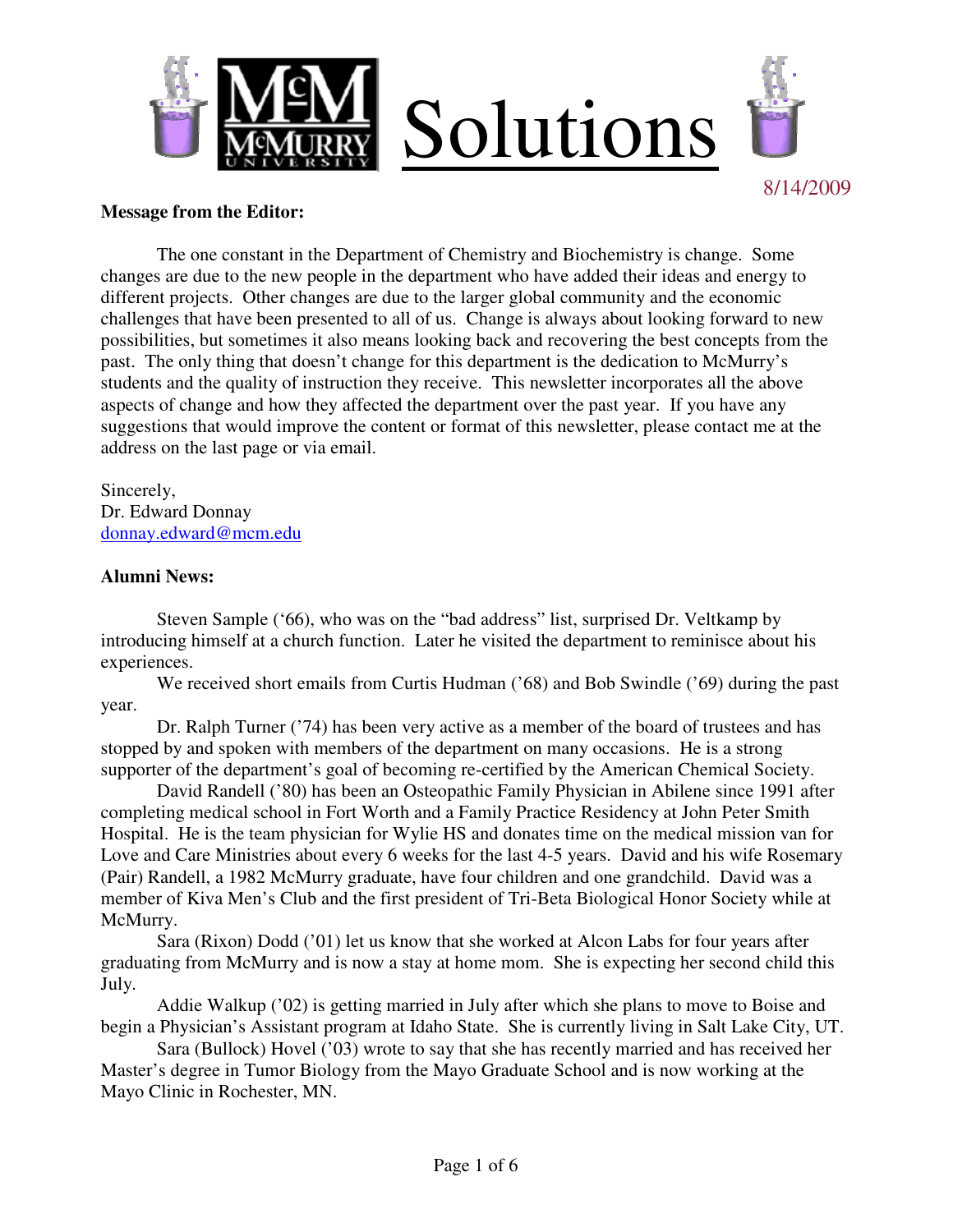Catrina Reed ('07) has successfully completed her first year in the graduate program in biochemistry at Texas A&M working in the group of Dr. Ry Young.

 The following chemistry alumni were at homecoming and spoke with Dr. Veltkamp at an APO reunion event: Donald Cook ('59), Greg Warden ('96), Dr. Kay Younggren ('02), Jennifer Trudeau ('04), and Tim Fliegel ('08).

## **New Faces:**

 The department welcomed two new members during the past year, Mr. Steven Davis (Lab Manager for Chemistry and Biology) and Dr. Hyunshun Shin (Assistant Professor of Organic Chemistry). Both agreed to write a short message introducing themselves and their impressions of McMurry after one year.

### *Mr. Steve Davis:*

 Filling the role of Science Lab Manager within the Chemistry and Biology Departments at McMurry University during the past year has been both a rewarding experience and a personal challenge. The reward comes from knowing that I have assumed many tasks that previously had been time-consuming projects for the faculty members. One could say I never lack for something to do. My duties have included ordering supplies, negotiating quotes on major purchases, prepping and maintaining General, Nursing and Organic labs, organizing the stockroom, repairing equipment, supervising TA's, managing work orders and their completion, helping with research projects, maintaining a chemical inventory, and taking care of chemical storage and the disposal of chemical waste. And that's just chemistry!

Biology is a whole different world. Along with similar duties as in chemistry, it is the repair and conservation of the greenhouse for the biology department that brings me some personal pride. The recovery of the greenhouse went from a near uninhabitable plant environment, to one in which the plants are thriving and doing well. Several species which have never bloomed here in the past have since put on a display of flowers that would make even the hardiest of botanists happy.

I came to McMurry after working mainly in the health care field. As well as McMurry's first Biochemistry graduate ('98), I am also a graduate of the Hendrick School of Radiography and am currently registered with The American Registry of Radiologic Technologists in Radiography, Computed Tomography and Magnetic Resonance. I am currently serving and have served for 10 years as the president of the Big Country Medical Imaging Society, a group dedicated to the continuing education for over 125 local and area technologists. I have two daughters, Alesia, 21, currently in the Army and stationed at Ft. Knox, Kentucky, finishing her clinicals in pursuit of a Nuclear Medicine degree, and Macee, 9, who will be going into the 4<sup>th</sup> grade this fall. Above all else, these young ladies are my greatest source of pride.

## *Dr. Hyunshun Shin:*

Let me talk a little about how I ended up with my current research project at McMurry. During my PhD program at Drexel University, Mary Gail, wife of my advisor Dr. Robert Hutchins, was diagnosed with cancer. Dr. Hutchins asked me to search for information about the chemotherapeutic agents whenever Mary went through therapy; at that time she was treated by combination therapy using a platinum compound. Whenever I searched for those compounds, I developed more curiosity about the application of organic compounds to treat cancer.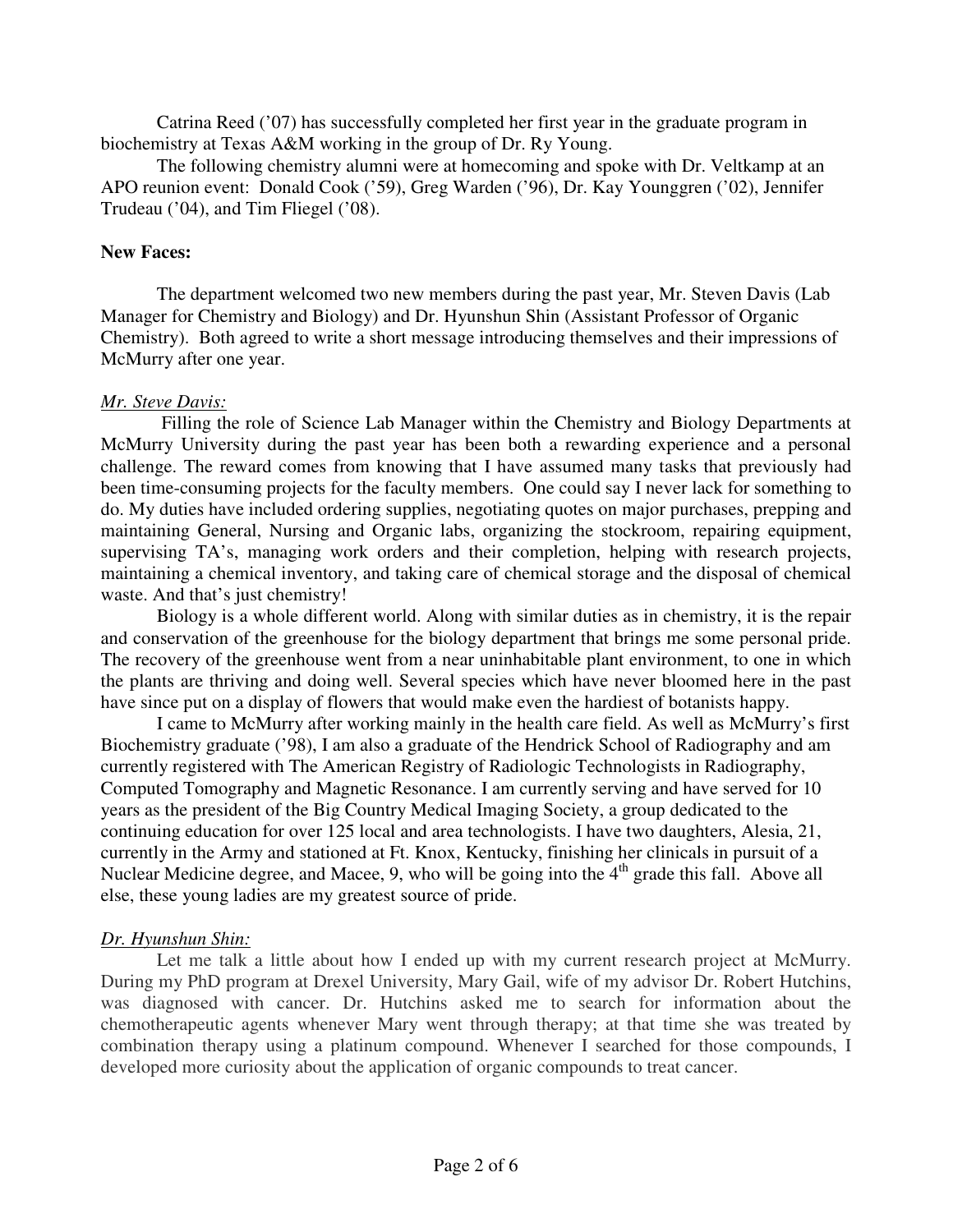Cancer is the second leading cause of death in the United States. My specific research target is to reduce tumor or cancer cell proliferation by investigating ariginine biosynthesis. In one pathway of ariginine biosynthesis, Ornithine decarboxylase activity has been found to be increased in various tumors, making this enzyme an attractive target for anti-proliferative (anticancer) drugs. We plan to design and synthesize small molecules as inhibitors and investigate their ability to reduce proliferation of cancer cells in vitro.

Fortunately after my PhD program, I had a great opportunity to prepare for this project by doing structure based drug discovery under Dr. David Christianson at the University of Pennsylvania. After that training as a medicinal chemist, I moved west and served as an assistant professor at the University of San Francisco. I have now been living in Abilene for almost a year. The people seem very friendly and warm to each other, like the weather of Abilene. Last year I taught Organic Chemistry and Fundamental Chemistry Laboratory. I have been very fortunate to have students who have a strong motivation to pursue their goals at McMurry. I can see a great vision of my students through McMurry's education. I've been very grateful to serve in the friendly environments of the Abilene and McMurry communities.

### **Departmental News:**

 The department is happy to introduce two new graduates, Derek B. David (B.S. in Biochemistry) and Matt Durham (B.S. in Biochemistry). Derek was accepted to the School of Pharmacy at Texas Southern University and Matt is seeking employment and later plans to attend graduate school. We are pleased to report that Matt won the annual McMurry poster competition this spring. The poster, entitled "Design and Construction of a Plasmid Vector for Encoding Green Fluorescent Protein That is Compatible with *Bacillus thuringiensis*", presented research he conducted with Dr. Pyenta in the summer and fall of 2008.

 The department was fortunate enough to have two distinguished outside speakers during the past academic year. On October 9th, Dr. Bob Kane, Associate Professor of Chemistry, Director of the Center for Drug Design, and Director of the Institute for Biomedical Studies at Baylor University, gave a seminar entitled "The Organic Chemistry of Fresh Flesh." Dr. Kane also had lunch with students interested in graduate work at Baylor. In November, Amie (Potter) Miller, who received a BS in Natural Science from McMurry in 2006, gave a presentation sponsored by the ACS Student Affiliate chapter. Her talk described her work with statistical forensics for the Abilene Crime Lab. Steve Davis ('98) also gave a presentation to the ACS Student Affiliate chapter in the spring titled *Radiographic Contrast Media*, highlighting both iodinated and gadolinium-based IV contrast.

 Dr. Pam Veltkamp and Dr. Hyunshun Shin attended a workshop on Process Oriented Guided Inquiry Learning (POGIL, www.pogil.org) in February at Northwestern State University in Natchitoches, LA. Pam intends to teach a section of General Chemistry this fall using this method. Dr. Veltkamp also attended the Biennial Conference on Chemical Education last summer at Indiana University in Bloomington, IN. She attended a workshop on POGIL there also, as well as symposia on chemistry building designs, and ACS approval of chemistry programs.

 A big change in the department curriculum is the reappearance of a Bachelor of Arts degree. The degree requires fewer upper level courses in chemistry, but unlike the current Bachelor of Science degree, it requires a minor. The new BA degree is designed to train chemistry teachers who take a minor in education; however, students may want to obtain the degree with other minors such as business or criminology. We are hoping that the new degree will attract students who want to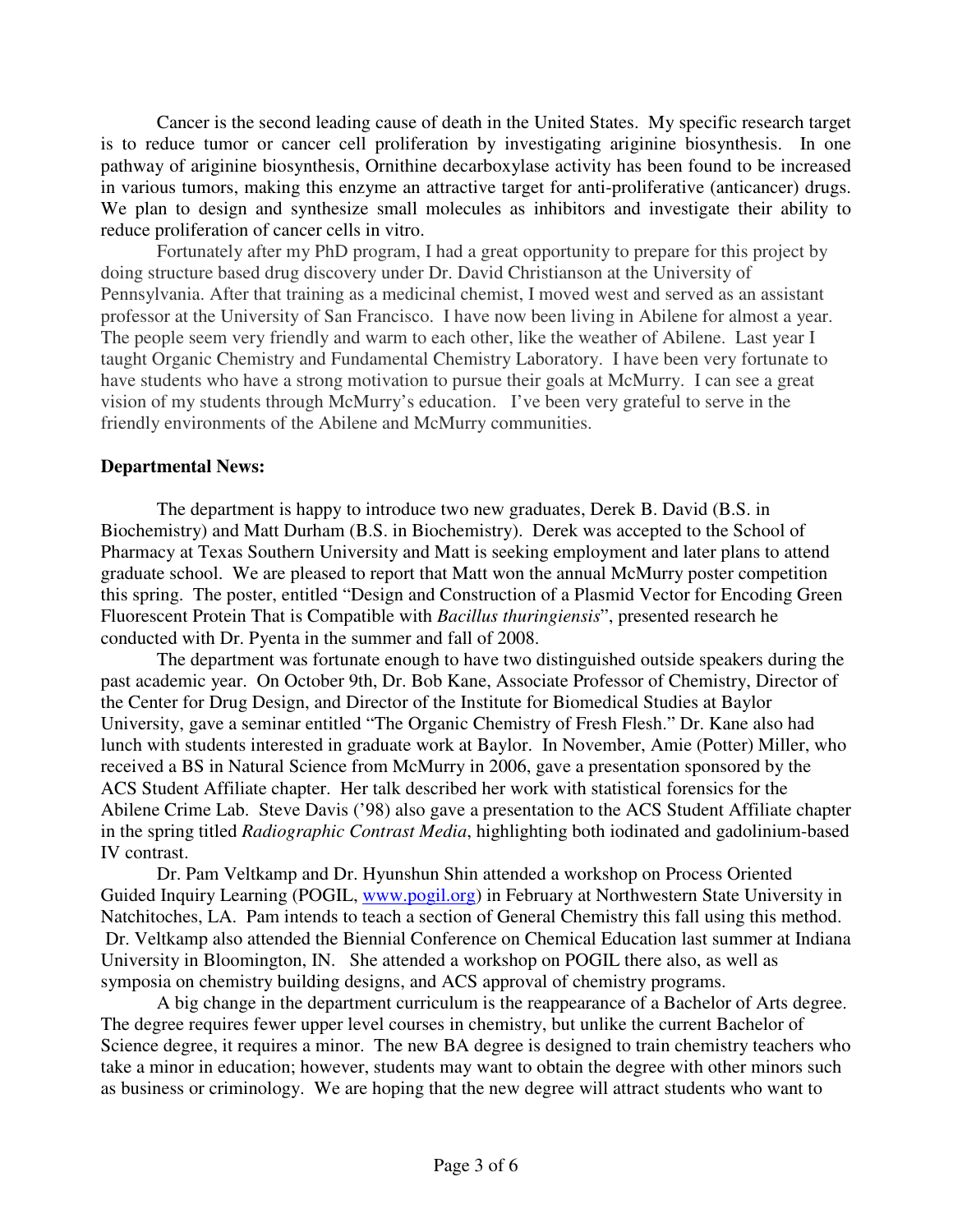work in interdisciplinary fields that require a sound knowledge of chemistry. (If you know any individuals who might be interested in any of our programs, be sure to put them in contact with us!)

# **Departmental Research:**

This summer the department will have three undergraduate students conducting research on the Welch Foundation Departmental Grant. Dr. Paul Pyenta will be advising Brad Henry, who will be continuing work on the construction of a green fluorescent protein (GFP) producing strain of *Bacillus thuringiensis* (Bt) to be used to track the life cycle of Bt in the gut of certain insects. Dr. Hyunshun Shin will have two students working with her as she begins her research. Heather Whitehead and Erica Rawls will design and synthesize amino acid-based small molecules as anticancer agents targeting ariginine biosynthesis. Heather will synthesize a 2-amino-5- (hydroxyimino)pentanoic acid (AHPA) inhibitor, and Erica will synthesize a 2-amino-6- (hydroxyimino)hexanoic acid (AHHA) inhibitor based on the modified substrate of ornithine decarboxlase and arginase with oxime functionality. A preliminary study has shown the growth of MCF-7 cells in the presence of the compound AHPA has been reduced. Dr. Edward Donnay will be continuing his work developing a series of transition metal complexes and making Self-Assembled Monolayers (SAM's) this summer while also preparing to teach physical chemistry in the fall.

Last summer, Dr. Pam Veltkamp, Dr. Wayne Keith (Physics), and Dr. Cynthia Martin (Math) were awarded the first McMurry University Research Initiative (MURI) grant. Their proposal was to form a center which would promote interdisciplinary math and science research (carried out by students and faculty) in solving problems identified by a developing community. The name of the new center is the McMurry Center for Mission Outreach with Science and Technology (MCMOST). The result of last summer's work was the development of a new course which fills McMurry's General Education requirement in Leadership, Excellence and Virtue. The new course is entitled "Leadership in Science and Mathematics" and was offered for the first time this past spring. In keeping with the purpose of MCMOST, the students in the course worked with the science teachers at Clyde High School to find a way to help a number of students there to pass the  $11<sup>th</sup>$ -grade TAKS science test. The McMurry students developed, and then implemented, an 8day project in which the students at Clyde HS learned various physics concepts by building and launching small rockets. The project climaxed with a field trip for the Clyde students to McMurry's campus for a morning of science activities, campus tours, and a Jeopardy-style game involving TAKS-style science questions, followed by pizza and door prizes. This summer, the faculty involved in MCMOST will continue developing the center and will also look for a new research project for the course next spring. If any newsletter readers have an interest in MCMOST, or would like to make comments or suggestions, you are welcome to contact Pam at veltkamp@mcm.edu.

In the past year the department purchased new electro-analytical equipment from BioAnalytical Systems, Inc. which included a hanging mercury drop electrode. The new instrument will allow us to conduct a wide variety of constant potential and constant current techniques for teaching and research. The goal is to incorporate the use of this instrument in a general chemistry experiment next spring.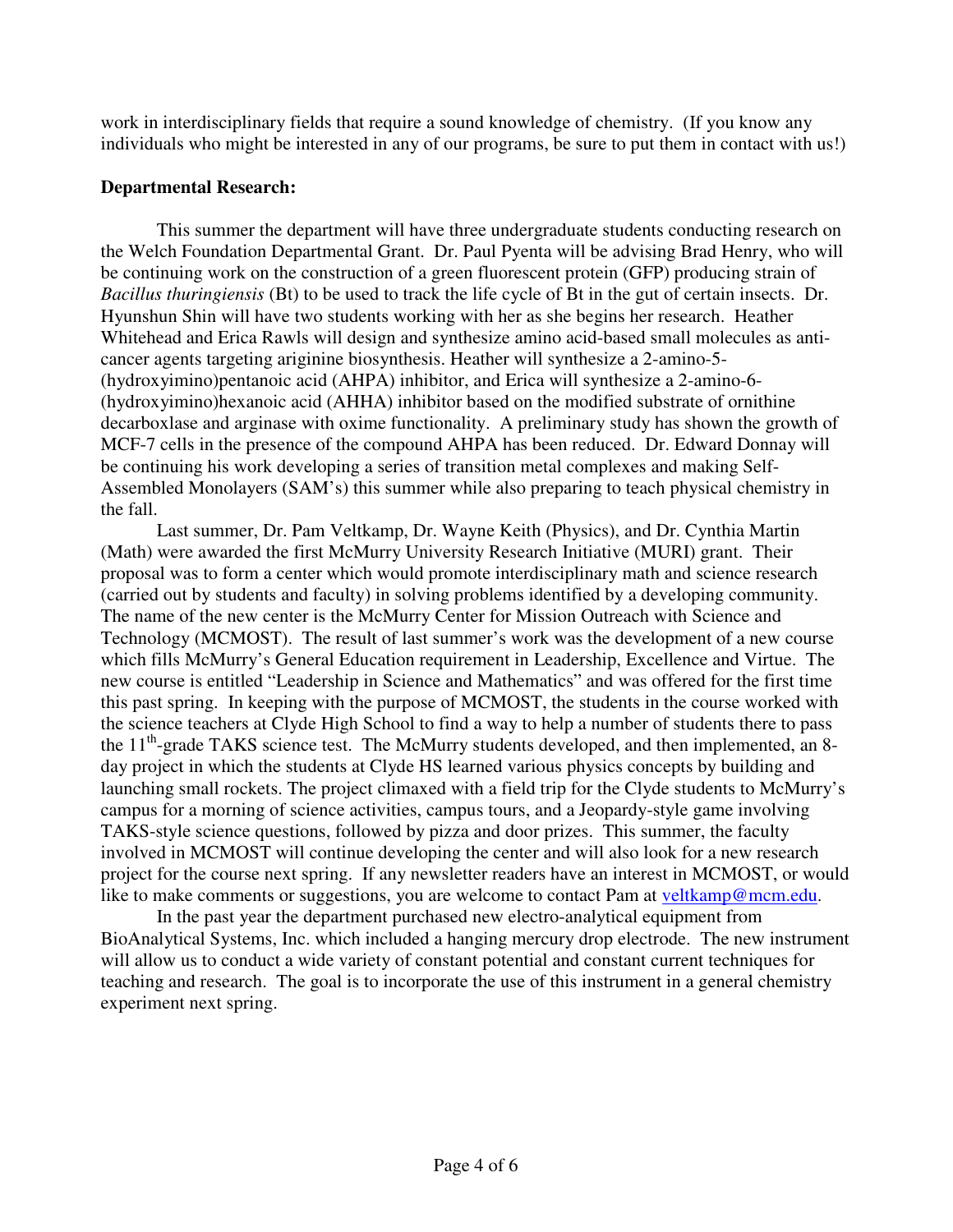## **School and Miscellaneous News:**

 It was not unexpected that the current economic difficulties affected McMurry's capital campaign and the new science facilities, which were the centerpiece of the campaign. However, it was still disappointing when the new science building was put on indefinite hold in March and the focus of the capital campaign shifted to other priorities. The new plan is to renovate a part of the existing science building, although the specifics have not been determined. There is not enough in the budget for the extensive remodeling that would be necessary to meet all of the current OSHA regulations. Therefore there is a limit to the changes that can be made. Discussion is ongoing about how to leverage the money available to best help our students and programs.

McMurry's Science/Math Advisory Board (SMAB) will be holding its next meeting in the fall. This board is a group of science, math, and computer science alumni who voluntarily assist the science and math departments at McMurry with a variety of support. They are currently accepting nominations for the "Wall of Honor". If you would like to know more about SMAB, you can visit their website at www.mcmurrysmab.org or contact the current chairman, Dr. Max Wynn ('80, Chemistry and Biology) at 760 Treadwell, Hurst, TX 76053.

We are sad to report the passing of Rachel Sonntag, wife of Dr. Roy Sonntag, on May 2, 2009. Our thoughts and prayers are with Roy and his family.

## **40 Years Ago in the Department**

*(Below are news items and excerpts from the department newsletter from May 1969. The entire newsletter can be seen on our website, www.mcm.edu/newsite/web/academics/ncs/chemistry/news)* 

"The staff has remained constant and has consisted of Drs. Norton Jones, Lyndol Harris, W. L. Magnuson, and Roy Sonntag." Student award winners were: freshman-Larry Scott, sophomore-Joe Hudman, junior-Ricky Quy, senior-Carolyn McCoy. Bob Cole received a special award for being president of ACS Student Affiliate chapter and Gamma Sigma Epsilon.

"During the year Dr. Sonntag has done quite a bit of what has turned out to be successful experimentation with the use of cassette tape recorders to give students in the general organic course supplementary instruction in selected aspects of the work." Dr. Jones had his new Textbook of General Chemistry published.

"For the first time in many years the department will not offer Chemical Calculations. Freshman preparation in mathematics is now much better than it used to be so that many freshmen begin their calculus during their first semester." (*Interestingly, the department is currently looking at changing the requirements for general chemistry because the freshmen are not entering as prepared as they used to be. Perhaps we need to bring back this course!*)

"Dr. David Klassen of the University of North Carolina gave us an interesting seminar on some of the luminescent complexes of Ru(II)." That fall Dr. Klassen replaced Dr. W. L. Magnuson who left to become Chemistry Department chair at Kentucky Wesleyan College.